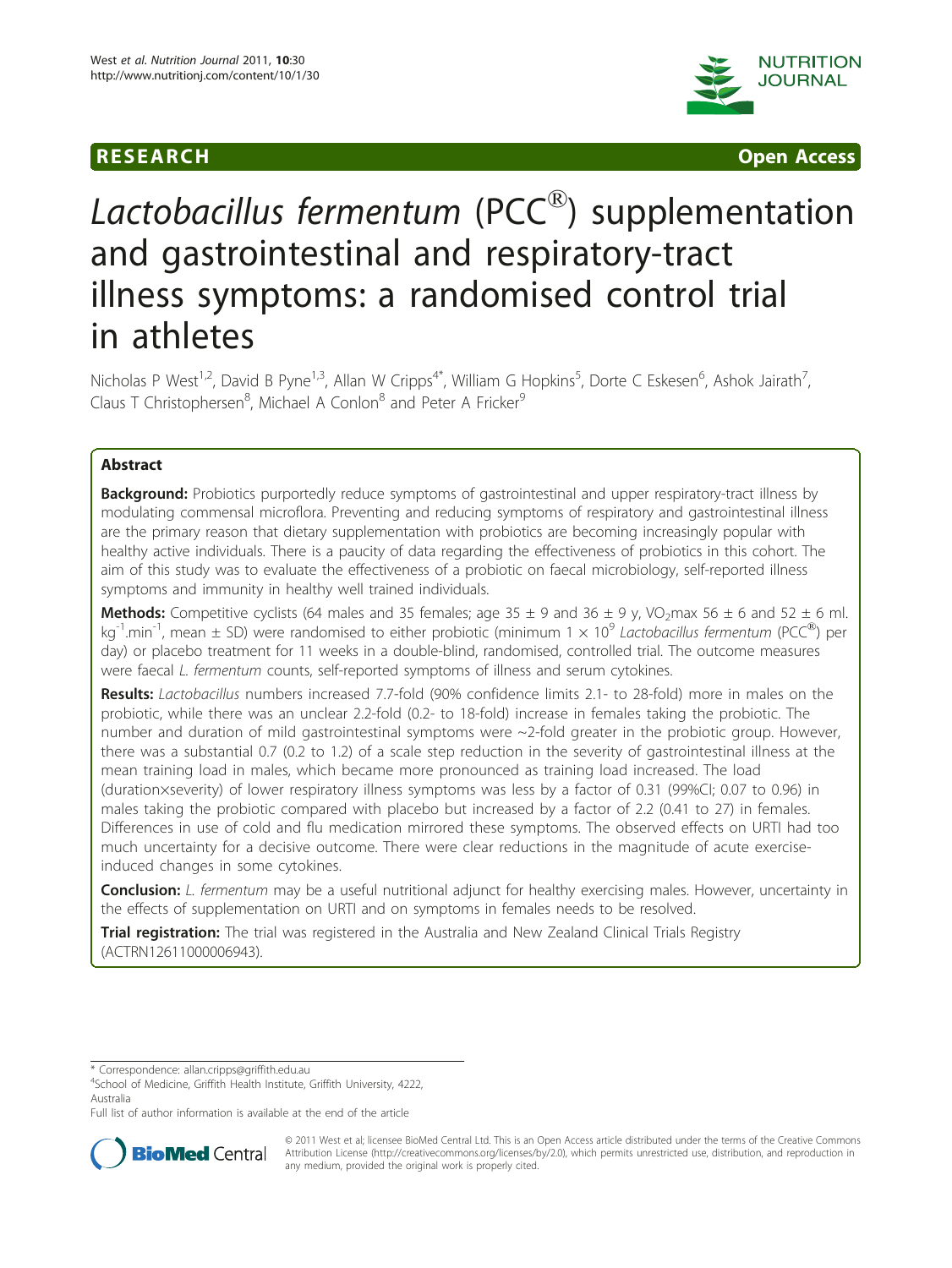# Background

Probiotics are becoming increasingly popular as a nutrition supplement to reduce susceptibility to common infectious illnesses, particularly upper respiratory tract (URT) and gastrointestinal (GI) illness. For athletes, reducing the occurrence of these illnesses is a high priority. There is a heightened incidence of URT and GI illness, particularly diarrhoea, during heavy training and competitions [[1](#page-9-0)[-3](#page-10-0)]. The increased susceptibility to illness is thought to relate to acute post-exercise immune perturbations and chronic suppression of immune factors due to frequent heavy exercise [[4](#page-10-0),[5](#page-10-0)]. These perturbations in immunity are proposed to provide a window of opportunity for micro-organisms to establish infection. Illness during heavy training or competition may have negative consequences for athletic performance [[6\]](#page-10-0). As such, probiotics, may offer a nutrition strategy to limit illness affecting performance.

There is increasing evidence that probiotic supplementation, alone or in combination with other preventative agents such as prebiotics, can reduce the number, duration and severity of acute infectious diarrhoea and URTI in the general population [[7-9](#page-10-0)] and in at risk subgroups, such as the elderly [[10\]](#page-10-0). This evidence has led to interest in the use of probiotics to reduce illness in athletes. Moderating or ameliorating acute and chronic exercise-induced perturbations in immunity via the use of probiotic supplementation may be one strategy of reducing susceptibility to illness. Initial research examining the efficacy of probiotics in physically active groups has thus far been inconclusive. Three studies indicated that probiotic supplementation might be useful for enhancing immunity and reducing the duration of URTI and GI illness in endurance-based athletes [[11](#page-10-0)-[13\]](#page-10-0), whereas probiotic supplementation by commando cadets during a training and combat course had little effect on the incidence of URTI [\[14](#page-10-0)]. These findings are not surprising given sample size, length of the supplementation and illness observation period and differences in probiotic strain and dosage [[15](#page-10-0)]. Despite the mixed findings from scientific research, however, probiotics are increasing in popularity in healthy active groups, mirroring the trend generally in developed countries [\[16\]](#page-10-0). Given the inconsistent findings of efficacy between physically active groups and the growing popularity of probiotic supplements, it is necessary that the benefits of supplementation are substantiated to ensure individuals make informed choices.

Concerns on the safety and efficacy of probiotics have recently led to calls for the development of interpretive frameworks on the ratio of clinical benefit to risk [[17](#page-10-0)]. In most published probiotic studies (and other dietary supplements) knowledge of the risks has not been considered when characterising the potential benefits of use. Analytical approaches that specify clinically important thresholds of effect, either positive or negative [\[18](#page-10-0)], rather than only statistically significance, offer better clinical insights for making decisions regarding the use of probiotics as a supplement.

The primary aim of this study was to determine the effects of supplementation with Lactobacillus fermentum  $(PCC^{\circledast})$  on URTI and GI symptoms in a cohort of healthy, physically active individuals over a 15-week winter training period. A secondary aim was to establish the effect of supplementation with L. fermentum  $(PCC^{\omega})$ on faecal microbiology and key aspects of immunity at rest and in response to an exercise test to exhaustion.

# Methods and Subjects

# Study design

The study involved a randomised, double-blind, placebocontrolled parallel-groups design consisting of an initial 2-wk pre-supplement (baseline) period,  $11.0 \pm 0.4$  wk (mean ± SD) of supplementation and a 2-wk post-supplement follow-up period. Subjects were recruited and randomly allocated using a computer generated list to either probiotic or placebo treatment based on gender, age and maximal oxygen uptake  $(VO<sub>2</sub>max)$  by a researcher independent from the study team. Participants and the study team were blinded to the interventions until the completion of the statistical analysis as the probiotic and placebo were manufactured to be identical in packaging, encapsulation and taste.

Cyclists and triathletes from Canberra, Australia and its surrounding regions were contacted via email alerts and during competition to participate in the study by the main researcher. One hundred and nine cyclists volunteered. Subjects were required to declare their use of other dietary and/or ergogenic aids that may have influenced underlying immune function and/or exercise performance. All subjects on immuno-modulatory medications were excluded. Inclusion in the study was dependent on the subjects not taking antibiotics or supplements/foods containing probiotics for at least one month prior to and during the study period. Subjects were also required to have a maximal oxygen uptake (VO<sub>2</sub>max) of at least 45 ml/kg/min for women and 50 ml/kg/min for men. Ninety-nine subjects met the study requirements.

Subjects consumed one capsule daily of either the probiotic or placebo supplement. The probiotic capsule contained a minimum of one billion  $(10^9)$  colony-forming units of *Lactobacillus fermentum* VRI-003  $PCC^{\omega}$ (Probiomics Ltd, Sydney, Australia). This dose was chosen on the basis of commercial viability and is consistent with other probiotic studies showing efficacy for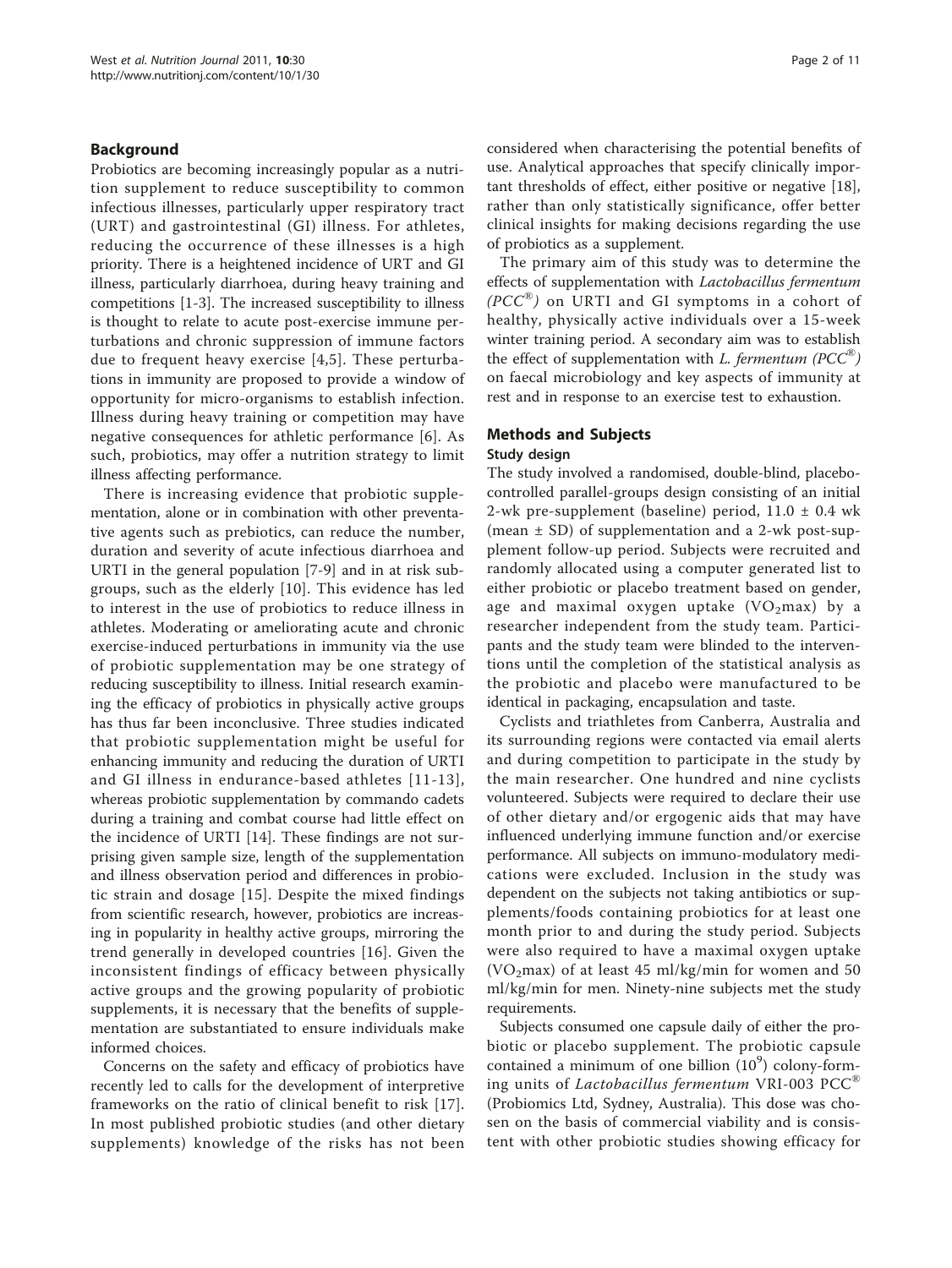URTI and GI illness [\[19](#page-10-0)]. The placebo supplement consisted of microcrystalline cellulose. Subjects were able to consume the supplement at any time with or without food. Subjects returned the bottles following supplementation and capsules were counted to verify the degree of compliance. All subjects completed a four day food diary during the study that incorporated two week days and a weekend to allow adjustment for the effect of dietary food intake on microflora. Verbal and written guidelines were provided to subjects to ensure foods were recorded accurately. Detailed descriptions including brand name, packaging, method of preparation and quantity were recorded. Subjects were asked to maintain a normal diet beyond the instruction to refrain from eating probiotic-enriched yoghurt and probiotic or prebiotic enriched foods or supplements. All records were reviewed by a dietician. Total energy (kJ), carbohydrate (g), fat (g), protein (g) and fibre (g) were assessed by using FoodWorks professional edition software package (version 3.0, Xyris Software, Brisbane, Australia).

This study was conducted according to the guidelines of the Declaration of Helsinki and all procedures involving human subjects were approved by the Human Research Ethics Committees of the Australian Institute of Sport and Griffith University. All participants provided written informed consent.

# Illness symptoms

Subjects recorded symptoms of GI, URT and lower respiratory illness on a daily illness log over the study period, as previously described [\[20](#page-10-0)]. Briefly, symptoms of GI illness included nausea, vomiting, diarrhoea, abdominal pain, abdominal bloating, flatulence, stomach "rumbles" and loss of appetite. URTI symptoms included throat soreness, sneezing, a blocked or runny nose and cough. Lower respiratory illness symptoms included coughing with chest congestion and/or wheezing. Two or more symptoms on at least two consecutive days were defined during the analysis as an episode of illness. Symptoms separated by only one day were counted as the same episode. The severity of symptoms were self-rated as mild, moderate or severe based on the impact of the symptoms on training for that day, with mild symptoms resulting in no change to training, moderate symptoms necessitating a reduction in training volume and/or intensity, and severe symptoms leading to a total cessation of training on that day[[20\]](#page-10-0). The duration and mean severity of each episode were calculated. Subjects were also asked to record all medications consumed during the study, including antibiotics, antiinflammatories, pain killers, decongestants and anti-histamines. Dietary supplements that might have influenced underlying immune function or exercise performance were also recorded.

# Training and performance measures

Subjects recorded information on all types of physical activity undertaken during the study. For each training session subjects recorded training distance (km), duration (min) and intensity (scored on a 1-5 scale: 1, easy; 5, maximal). At the start and end of the study subjects undertook an incremental performance test to determine peak power output,  $VO<sub>2</sub>$ max and the acute postexercise cytokine response. The test was performed on a cycle ergometer (Excalibur Sport, Lode NV Groningen, the Netherlands) as previously described [[21](#page-10-0)].

# Sample collection

Saliva and blood samples from all subjects, and faecal samples from a cohort of 20 subjects from each group (10 male and 10 female), were obtained pre- and postsupplementation. Saliva was collected using an eye spear (Defries Industries, Victoria, Australia). The eye spear was placed between the cheek and teeth for up to five minutes, centrifuged for 5 minutes at  $\sim 800$  g and frozen at -80°C until analysis. Albumin concentration and osmolality was assessed to control for changes in salivary flow rate and hydration. All saliva samples were taken at the same time of the day to control for diurnal variation. Blood samples were taken prior to and immediately after the acute exercise challenge undertaken at the start and end of supplementation. Pre-exercise postprandial samples were used to determine whether supplementation enhanced resting plasma cytokine concentrations. Blood samples taken immediately after the exercise challenge were used to determine if supplementation ameliorated the acute post-exercise plasma cytokine response. Blood samples were drawn directly into K3EDTA tubes (Greiner Bio-one; Frickenhausen, Germany) from an antecubital vein immediately before and after the exercise test to exhaustion. Plasma was separated by centrifugation at  $~800$  g for 5 min and stored frozen at -80°C until analysis. Faecal samples were collected in a sealable plastic bag and frozen immediately in a portable -20°C freezer (Waeco Pacific Pty Ltd).

# Measures of mucosal immunity

Lactoferrin, lysozyme and SIgA concentrations were measured spectrophotometrically by enzyme linked immunosorbant assay (ELISA) using commercial kits (lactoferrin - EMD Chemicals, New Jersey, USA, lysozyme - Sapphire Bioscience Redfern Australia, SIgA - Salimetrics, IgA -Salimetrics, Philadelphia, USA). Albumin concentration was measured by immunoturbidimetric assay on a Hitachi 911 Chemistry Analyser (Roche). Osmolality was measured on a Model 3320 Osmometer (Advanced Instruments Inc) as per the manufacturer's instructions. The inter-assay variability for high and low controls in the lactoferrin, lysozyme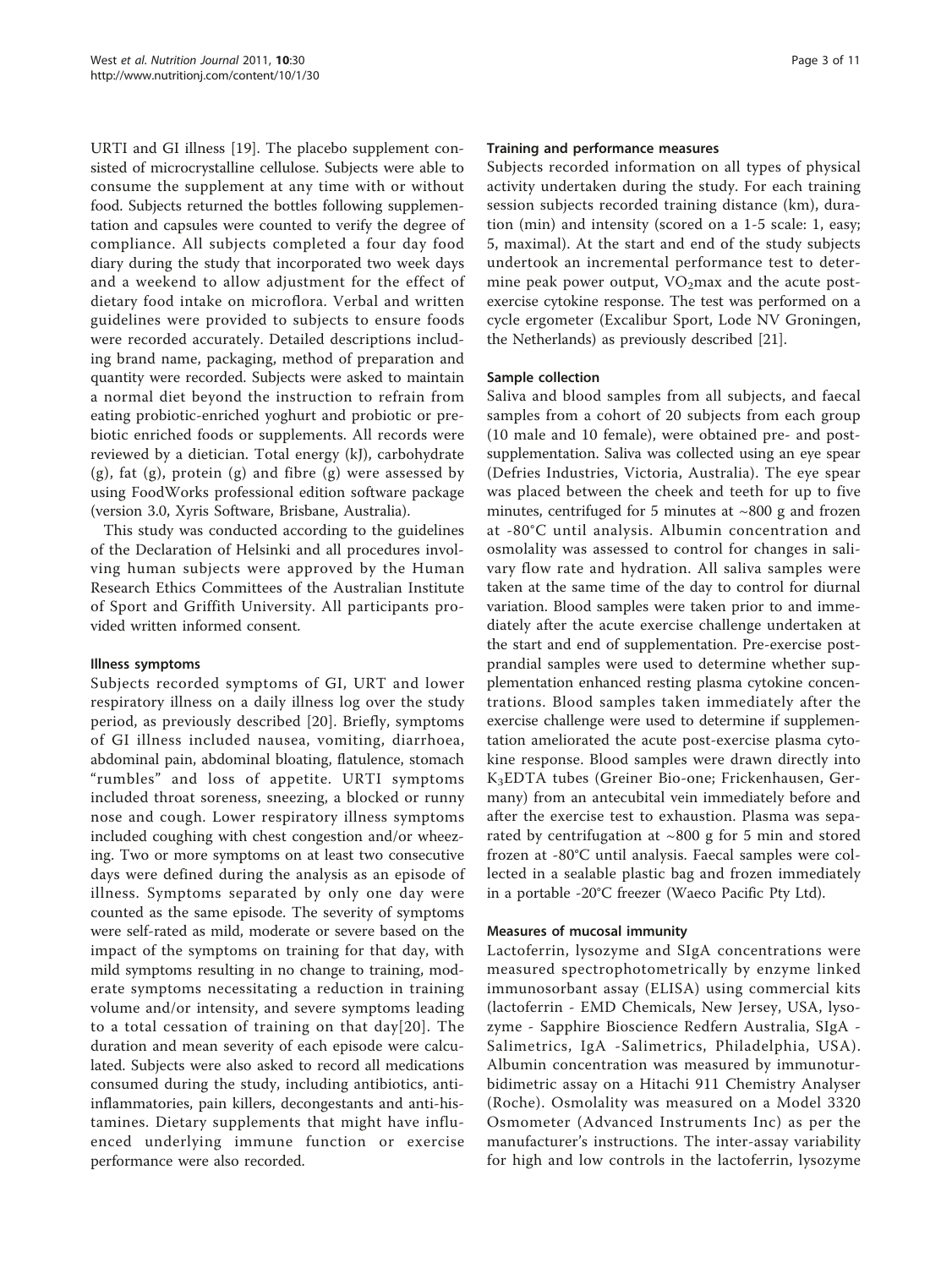and SIgA assays are included in Table three. Variability was acceptable at  $< 10\%$  for the low and high positive controls.

# Measures of systemic immunity

The cytokines analysed were granulocyte macrophagecolony stimulating factor, (GM-CSF), interleukin (IL)- 1RA, IL-6, IL-8, IL-10, tumor necrosis factor (TNF)- $\alpha$ and interferon gamma (INF- $\gamma$ ). The concentration of plasma cytokines were measured on a Bio-Plex Suspension Array System (Bio-Rad Laboratories Pty Ltd; Hercules, CA, USA). The samples were analysed on custom manufactured Multiplex Cytokine Kits (Bio-Rad Laboratories Pty Ltd; Hercules, CA, USA). Plates were read using the Bio-Plex Suspension Array System (Bio-Rad Laboratories Pty Ltd; Hercules, CA, USA). A full blood count including white cell count and differential were analysed on a haematology analyser (Advia, GMI, MI, USA). Results from each assay were accepted if the positive controls were within two standard deviations from their established mean concentration. The CVs for the low and high controls ranged from 4.5% to 12%.

# Molecular microbiology

DNA was extracted according to Abell et al. [[22](#page-10-0)] and quantified using Quant-iT™ Picogreen (Invitrogen). Microbiome diversity was examined using a universal bacteria 16S rRNA primer set (907f - 1392rgc). The amplified product was analysed by denaturing gradient gel electrophoresis (DGGE). The PCR and DGGE gel conditions followed the protocol of Abell et al. [\[22](#page-10-0)] with the exception that a 35% - 70% denaturing gradient was used. Dominant DGGE bands were extracted from the gels and sequenced for putative identification. DNA was extracted from the DGGE bands using a modification of the method described by Boom et al. [\[23\]](#page-10-0). The DGGE bands were excised from the gels using a x-tracta (Geneworks, Hindmarsh, SA, AU) and transferred to a 1.7 ml tube and submerged in 100 μl of diffusion buffer (0.5M ammonium acetate; 10 mM magnesium acetate; 1 mM EDTA pH 8.0; 0.1% SDS) followed by incubation at 50°C for 30 min. The extracted DNA was then re-amplified using the primers 907f and 1392r without the GCclamp and sequenced in both directions by capillary separation on an AB 3730xl sequencer. The sequences were then quality checked and assembled using the software packed ChromasPro version 1.41 (Technelysium Pty Ltd). The complete sequences were then putatively identified using Basic Local Alignment Search Tool (BLAST) [[24](#page-10-0)] and GenBank. DGGE banding patterns were analysed to estimate bacterial diversity for each specimen using GelCompar II version 6.0 (Applied Maths, Inc., Texas, USA) software package and the normalised banding patterns were further analysed with Primer6 version 6.1.12 and Permanova+ addition version 1.02 (PRIMER-E Ltd, Plymouth, UK)[\[25](#page-10-0)].

Quantitative real-time PCRs (QPCR) were performed in reaction volumes of 20 μl containing 1X IQ<sup>™</sup> SYBR<sup>®</sup> Green Supermix (Bio-Rad Laboratories, Hercules, CA) and 0.2 mg/ml BSA using a Chromo-4 thermocycler (Bio-Rad Laboratories, Hercules, CA). Results were analysed with the Opticon Monitor 3 software (ver. 3.1) (Bio-Rad Laboratories, Hercules, CA). All assays were performed in duplicates with primer pair specific thermocycler programs followed by melt curve analysis to assure specificity of primers. The program for detection of the total bacterial population [[26\]](#page-10-0) consisted of an initial 4 min, 95°C hot start followed by 35 cycles of 95° C for 20 s, 60°C for 20 s and 72°C for 45 s with fluorescent acquisition after each cycle. The Lactobacillus [[27,28](#page-10-0)] and the *Bifidobacterium* [[29\]](#page-10-0) group was detected using the following parameters, 95°C hot start for 4 min then 35 cycles of 95°C for 20 s, 58°C for 20 s, 72°C for 30 s and 80°C for 30 s followed by acquisition. The Clostridium coccoides spp. [[30](#page-10-0)] and Bacteroides fragilis [[31\]](#page-10-0) assays had identical parameters, 95°C hot start for 4 min then 35 cycles of 95°C for 20 s, 58°C for 20 s and 72°C for 30 s followed by acquisition. The PCR parameters for the detection of *Escherichia coli*[\[32](#page-10-0)] were as follows: 94°C hot start for 4 min followed by 35 cycles of 94°C for 30 s, 20 s at 60°C and 45 s at 72°C with fluorescent acquisition after each cycle.

# Statistical analysis

Our analytical approach centred on the practical/clinical significance of probiotic supplementation rather than statistical significance alone. We made inferences about the true (large-sample) effect of the supplement on a given symptom based on the uncertainty in the effect in relation to the smallest clinically important values [[33,34](#page-10-0)]. A full description of the approach utilized is available in additional file [1.](#page-9-0)

Descriptive statistics of all measures are presented as mean  $\pm$  standard deviation. The effects of supplementation on illness symptoms were more precise for the post-only analysis (rather than traditional pre-post analysis) and are reported here. All symptoms were analysed per 100 days and a proportion of each subject's symptom scores in the shoulder periods was assigned to the subject's accumulated scores to account for the start of supplementation and the monitoring period following the end of supplementation. The number of symptom episodes of a given symptom per 100 days, total number of days of the symptom per 100 days, and total load of the symptom per 100 days (sum of the product of symptom severity and number of days of the symptom per 100 days) were analysed as ratios: the mean of the probiotic group divided by the mean of the placebo group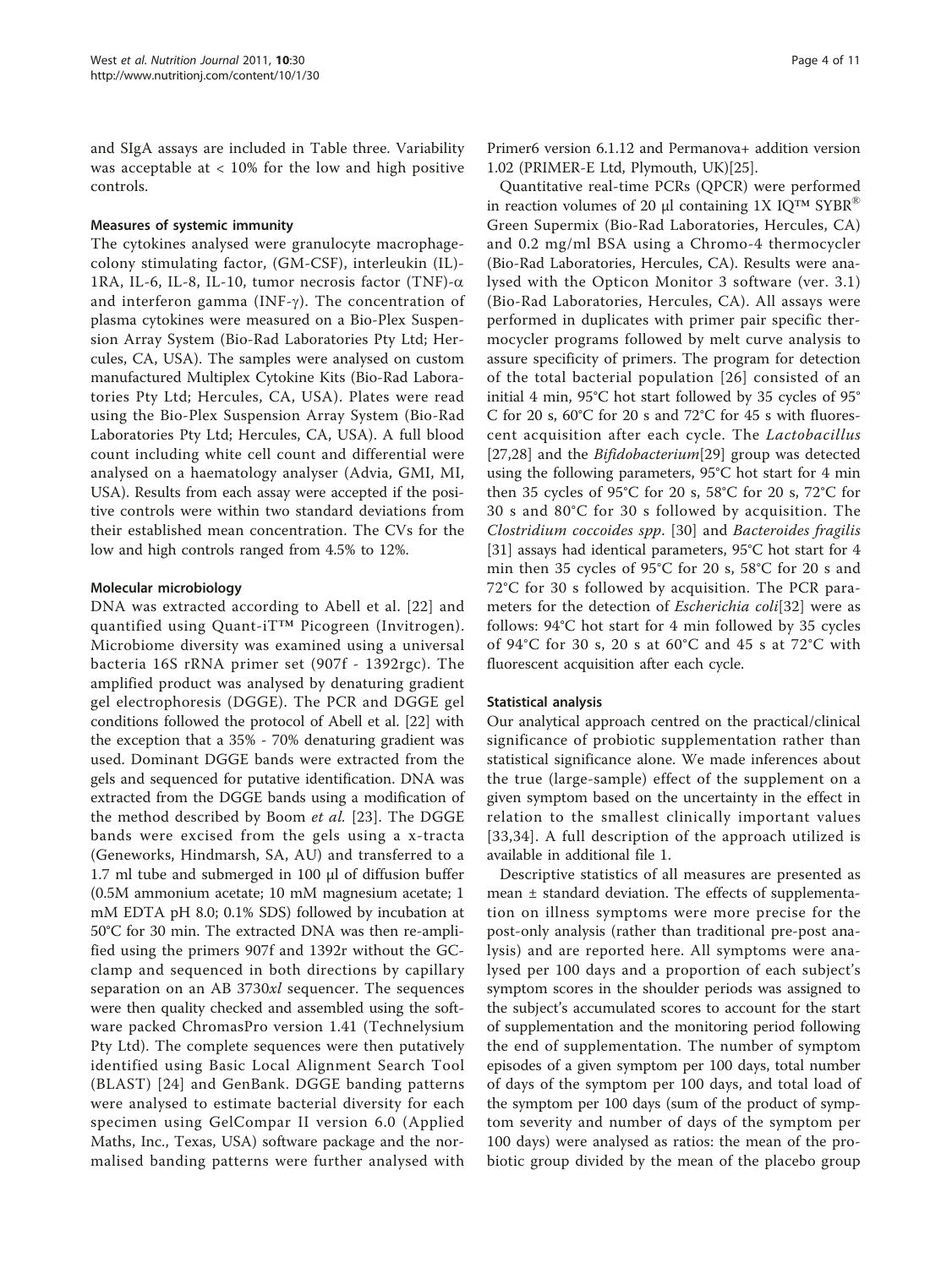during treatment. Ratios of 1.20 and  $1/1.20$  ( = 0.83) were chosen as smallest clinically important differences. Effects on symptom severity and on all training-related measures were analysed as differences rather than ratios of means. Pre-specified sub-group analysis included examining the data by gender, age and training load. The smallest important effects for these measures were derived by standardisation: 0.20 of the pooled betweensubject standard deviation in the control group and probiotic groups [\[35](#page-10-0)]. Differences between group means of subject characteristics were assessed with a modification [[33\]](#page-10-0) of Cohen's scale [\[35\]](#page-10-0) for standardised effects (small, 0.20-0.60; moderate, 0.60-1.20; large, > 1.20). Confidence limits for the effects on symptom scores and training measures were obtained with bootstrapping. These analyses were performed with the Statistical Analysis System (Version 9.1, SAS Institute, Cary, NC).

Effects of the probiotic on measures of immunology and enteric microflora (Q-PCR data) are presented for pre-post analyses. These measures were log-transformed before analysis to permit the effect of the treatment to be properly analyzed as factors or percents, and magnitudes of effects were determined by standardisation of the log-transformed variable. We used the t statistic for independent samples with unequal variances. Baseline values of the dependent variable were included as a covariate in these analyses to account for regression to the mean. We also investigated the extent to which bacterial Page 5 of 11

counts accounted for symptom scores in this subsample of subjects. In these analyses the log-transformed bacterial count or the pre-post change in the log-transformed count was the covariate, and the dependent variable was rank-transformed.

A sample size of 80 subjects was required for identifying substantial changes in the incidence of illness [[20](#page-10-0)]. We assumed a rate of upper respiratory tract illness symptoms of 60% in the placebo group, with sufficient power (86% at an alpha-level of 0.05) to detect a 50% reduction in symptoms.

# Results

# Subjects

A total of 99 subjects were initially allocated to treatment groups but only 88 completed the 11 weeks of supplementation. One subject dropped out after moving interstate while the remaining subjects did not complete the self reported training data and were subsequently excluded from analysis. There were no substantial differences between the treatment groups in the time spent training per week, the number of exercise sessions per week, session intensity or mean weekly training load or dietary intake. Subjects were physically and physiologically similar (Table 1). Dietary intakes were considered low for an athletic population but not abnormal [[36](#page-10-0)]. Body mass of the athletes did not change substantially over the course of the study (data not shown).

|                                 | Probiotic                                   | Placebo                                     | Qualitative<br>difference |
|---------------------------------|---------------------------------------------|---------------------------------------------|---------------------------|
| <b>Males</b>                    |                                             |                                             |                           |
| $\mathbb N$                     | 29                                          | 33                                          |                           |
| Age (y)                         | $35.2 \pm 10.3$                             | $36.4 \pm 8.9$                              | Trivial                   |
| Mass (kg)                       | $77.9 \pm 8.4$                              | $76.9 \pm 8.2$                              | Trivial                   |
| VO <sub>2</sub> max (ml/kg/min) | $56.5 \pm 6.2$                              | $55.8 \pm 5.6$                              | Trivial                   |
| RBC $(x10^{12}/L)$              | $5.0 \pm 0.3$                               | $5.1 \pm 0.4$                               | Small                     |
| WBC $(x10^{12}/L)$              | $6.2 \pm 1.7$                               | $6.3 \pm 1.6$                               | Trivial                   |
| Energy intake (kJ)              | 8954 ± 2870                                 | $9138 \pm 3168$                             | Trivial                   |
| Fibre (q)                       | $16.4 \pm 6.9$                              | $19.3 \pm 11.8$                             | Trivial                   |
| Lactobacillus CFU/g             | $1.4 \times 10^{04} \pm 2.5 \times 10^{04}$ | $3.8 \times 10^{06} \pm 1.3 \times 10^{07}$ | Large                     |
| <b>Females</b>                  |                                             |                                             |                           |
| $\mathbb N$                     | 18                                          | 17                                          |                           |
| Age (y)                         | $36.5 \pm 8.6$                              | $35.6 \pm 10.2$                             | Trivial                   |
| Mass (kg)                       | $57.6 \pm 6.1$                              | $61.3 \pm 9.9$                              | Small                     |
| VO <sub>2</sub> max (ml/kg/min) | $53.0 \pm 5.0$                              | $51.6 \pm 7.4$                              | Small                     |
| RBC $(x10^{12}/L)$              | $4.7 \pm 0.2$                               | $4.7 \pm 0.3$                               | Trivial                   |
| WBC $(x10^{12}/L)$              | $5.2 \pm 1.0$                               | $7.6 \pm 1.7$                               | Large                     |
| Energy intake (kJ)              | 7491 ± 1336                                 | $8133 \pm 2512$                             | Trivial                   |
| Fibre (g)                       | $15.5 \pm 5.1$                              | $18.6 \pm 14.1$                             | Trivial                   |
| Lactobacillus CFU/g             | $1.4 \times 10^{04} \pm 9.4 \times 10^{04}$ | $1.8 \times 10^{04} \pm 1.7 \times 10^{04}$ | Trivial                   |

Table 1 Physical and physiological characteristics of the subjects

VO2max, maximal oxygen uptake; RBC, Data are mean ± SD. red blood cells; WBC, white blood cells; CFU, colony forming units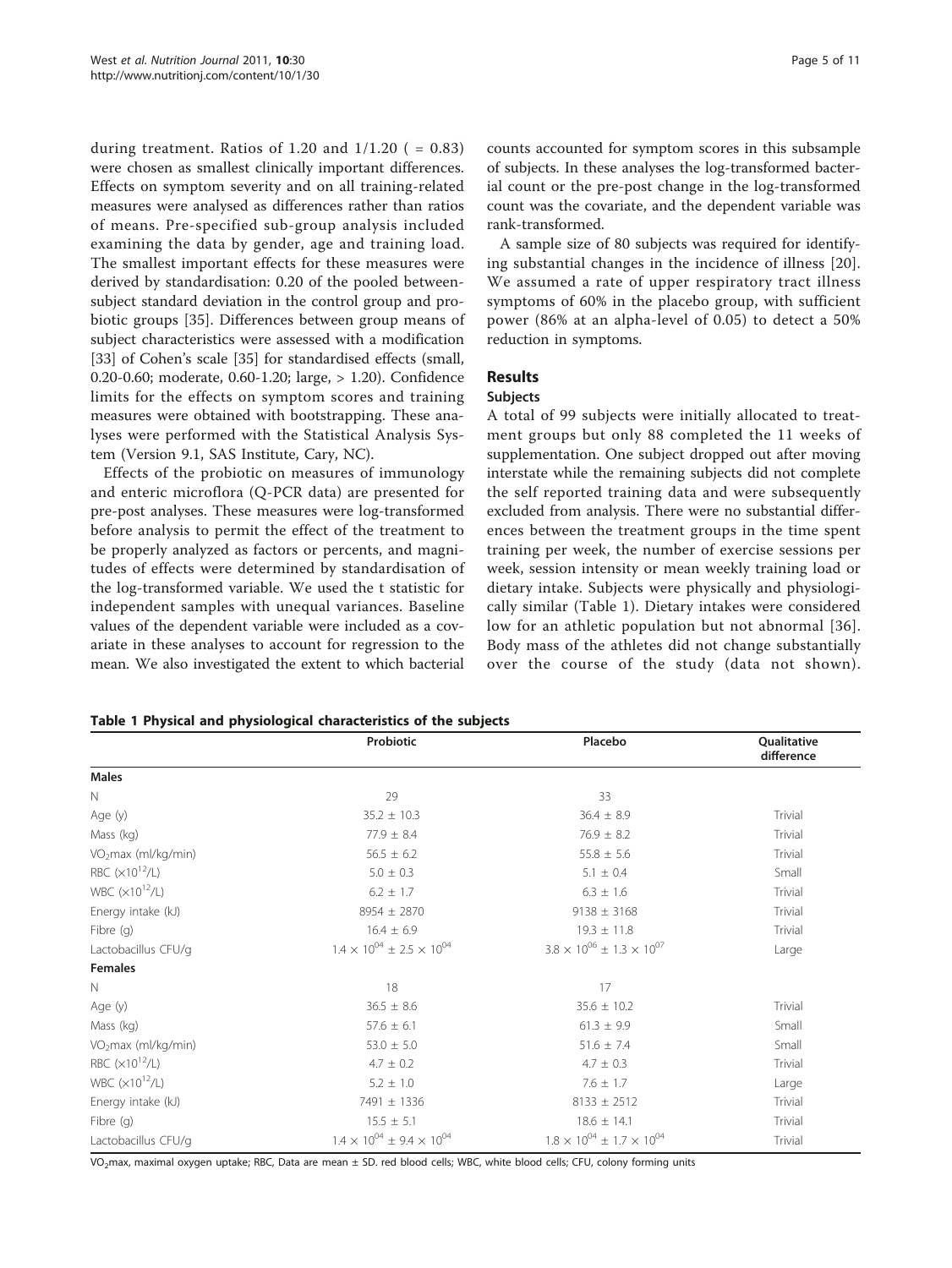Supplementation with *L. fermentum (PCC®)* had no substantial effect on the training patterns or performance in post-testing  $VO<sub>2</sub>$  max testing of athletes in the experimental group over the duration of the treatment period (data not shown). The consort checklist can be found in additional file [1.](#page-9-0)

# Symptoms of illness

The patterns of self-reported gastrointestinal illness symptoms in probiotic and placebo groups over the treatment period are shown in Table 2. For male and female subjects taking *L. fermentum* ( $PCC^{\circledR}$ ) there was a two-fold increase in the number and duration of mild (low-grade) self-reported gastrointestinal symptoms. No substantial effect of supplementation was evident between the groups in moderate and severe GI symptoms. However, the self-reported severity score for GI illnesses at the mean training load in males on the probiotic was 0.7 (0.2 to 1.2) of a scale step lower than for males on the placebo, and this positive effect of the probiotic increased with higher training loads. The effects of probiotic supplementation on URT illness load were unclear in males (0.66; 0.23 to 1.78, mean, 99% confidence intervals) and females (0.99; 0.23 to 3.37). Effects of supplementation on other measures of URTI were also unclear. In male subjects, self-reported symptoms of lower respiratory illness (i.e. number, duration and severity) were  $\sim$  50% lower in the probiotic group (Table [3\)](#page-6-0). In contrast, we observed a two-fold increase in the number and duration, but a reduced severity, of selfreported symptoms of lower respiratory illness of symptoms in females taking *L. fermentum (PCC<sup>®</sup>)*. The effects of probiotics on measures of medication usage (Table [4](#page-6-0)) generally mirrored the effects on lower respiratory illness. Covariate analysis in the sub-sample that provided a faecal sample did not reveal clear trends between patterns of illness symptoms and supplementinduced changes in gut bacteria.

# Systemic immunity

Table [5](#page-7-0) shows that supplementing with L. fermentum  $(PCC^{\circledR})$  attenuated acute exercise-induced changes in both anti- and pro-inflammatory cytokines (IL-1RA, IL-6, IL-8, IL-10, GM-CSF, IFN- $\gamma$ , TNF- $\alpha$ ) in males and females adjusted for mean training load. There were  $\sim$ 20-75% smaller perturbations in anti-inflammatory and proinflammatory cytokines in males and females taking the probiotic following supplementation. There were no substantial differences between the treatment groups in resting cytokine concentrations from pre- to post-supplementation. We failed to identify substantial relationships between the reduced exercise-induced perturbations in cytokines and illness symptoms after supplementation. The full data on the cytokine concentrations can be

Table 2 The effect of probiotic treatment on the number, duration, severity and combined load of gastrointestinal symptoms

|                                 |                                       |                                     | <b>Effect of probiotic</b><br>treatment relative to<br>placebo<br>(mean; 99% CI) |                              |                                 |  |
|---------------------------------|---------------------------------------|-------------------------------------|----------------------------------------------------------------------------------|------------------------------|---------------------------------|--|
|                                 | Probiotic<br>group<br>(mean $\pm$ SD) | Placebo<br>group<br>(mean $\pm$ SD) | Ratio                                                                            | <b>Difference</b>            | <b>Oualitative</b><br>inference |  |
| <b>Males</b>                    |                                       |                                     |                                                                                  |                              |                                 |  |
| Number of episodes              | $1.01 \pm 1.70$                       | $0.49 \pm 0.90$                     | 2.06;<br>0.51 to 11                                                              |                              | Likely 1                        |  |
| Duration (d)                    | $3.3 \pm 5.8$                         | $1.3 \pm 7.7$                       | 2.57:<br>0.53 to 17                                                              |                              | Likely 1                        |  |
| Severity (1-3 scale)            | $1.31 \pm 0.33$                       | $1.78 \pm 0.73$                     |                                                                                  | $-0.47$ :<br>$-1.21$ to 0.28 | Possible Į                      |  |
| Symptom Load<br>(severity-days) | $4.4 \pm 8.1$                         | $2.5 \pm 5.8$                       | 1.76;<br>0.34 to 15                                                              |                              | Possible 1                      |  |
| <b>Females</b>                  |                                       |                                     |                                                                                  |                              |                                 |  |
| Number of episodes              | $1.44 \pm 1.71$                       | $0.48 \pm 0.71$                     | 3.02;<br>0.76 to 17                                                              |                              | Likely 1                        |  |
| Duration (d)                    | $3.9 \pm 5.4$                         | $2.1 \pm 4.3$                       | 1.85;<br>0.35 to 27                                                              |                              | Possible 1                      |  |
| Severity (1-3 scale)            | $1.44 \pm 0.68$                       | $1.75 \pm 0.88$                     |                                                                                  | $-0.31$ ;<br>-1.39 to 0.79   | Possible J                      |  |
| Symptom Load<br>(severity-days) | $5.2 \pm 7.08$                        | $2.9 \pm 5.1$                       | 1.81;<br>0.37 to 24                                                              |                              | Possible 1                      |  |

SD, standard deviation; CI, confidence interval.

Smallest clinically important values for assessing effects qualitatively: ratios,  $\times$ /÷1.20; differences, ± 0.5.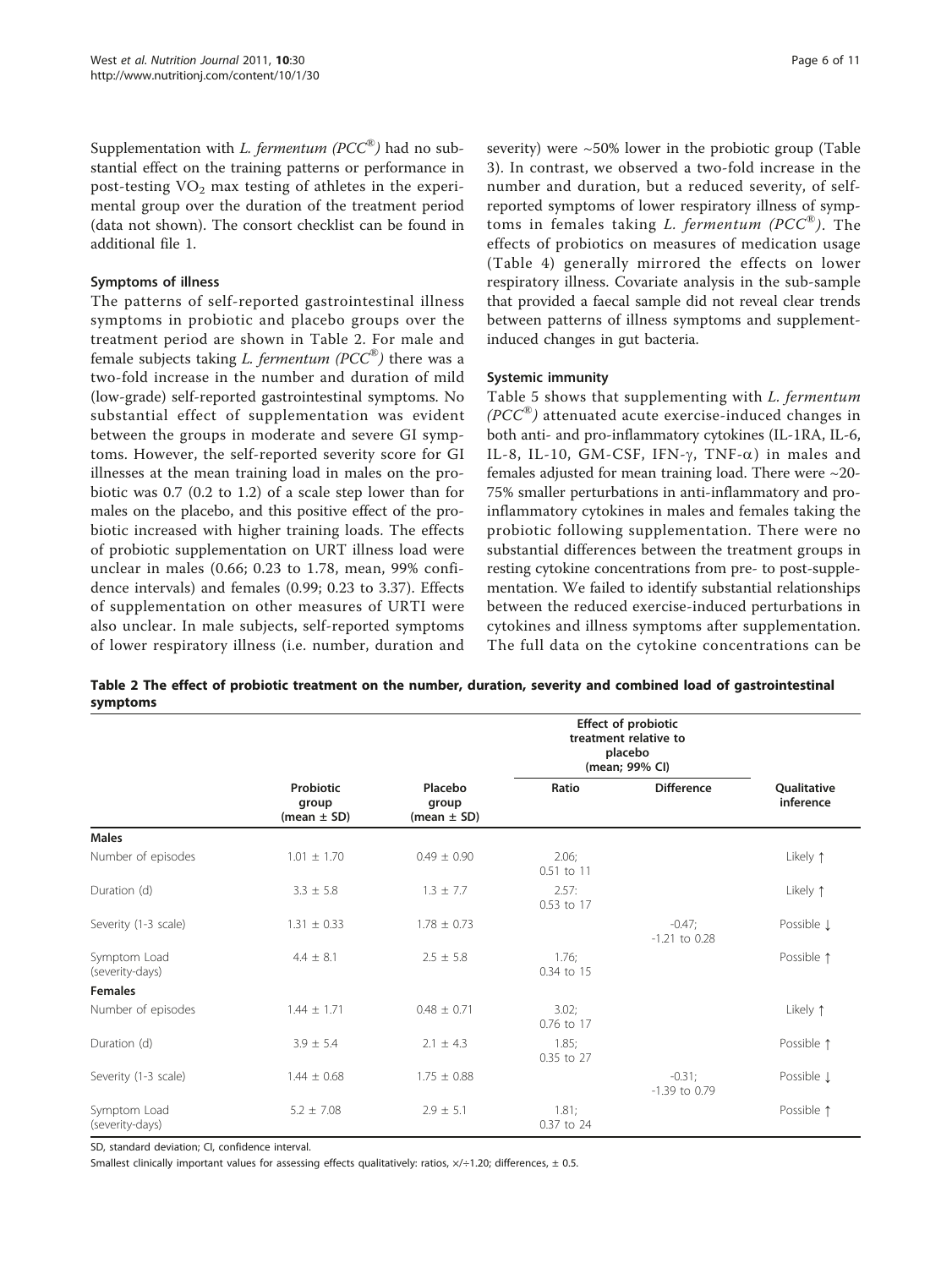|                                 | <b>Effect of probiotic</b><br>relative to placebo<br>(mean; 99% CI) |                                     |                                 |                              |                          |
|---------------------------------|---------------------------------------------------------------------|-------------------------------------|---------------------------------|------------------------------|--------------------------|
|                                 | Probiotic<br>group<br>(mean $\pm$ SD)                               | Placebo<br>group<br>$(mean \pm SD)$ | Ratio                           | <b>Difference</b>            | Qualitative<br>inference |
| <b>Males</b>                    |                                                                     |                                     |                                 |                              |                          |
| Number of episodes              | $0.6 \pm 0.9$                                                       | $1.0 \pm 1.5$                       | 0.55;<br>0.15 to 1.60           |                              | Likely $\downarrow$      |
| Duration (d)                    | $3.5 \pm 6.6$                                                       | $7.4 \pm 10.3$                      | 0.47;<br>0.10 to 1.43           |                              | Likely $\downarrow$      |
| Severity (1-3 scale)            | $1.23 \pm 0.36$                                                     | $1.65 \pm 0.57$                     |                                 | $-0.43$<br>$-0.92$ to $0.08$ | Possible J               |
| Symptom Load<br>(severity-days) | $4.0 \pm 7.2$                                                       | $13.0 \pm 19.0$                     | 0.31;<br>0.07 to 0.96           |                              | Very likely $\downarrow$ |
| <b>Females</b>                  |                                                                     |                                     |                                 |                              |                          |
| Number of episodes              | $1.6 \pm 2.1$                                                       | $0.5 \pm 0.8$                       | 3.27:<br>0.82 to 21             |                              | Likely 1                 |
| Duration (d)                    | $12.2 \pm 14.8$                                                     | $5.1 \pm 14.7$                      | 2.39 <sub>i</sub><br>0.45 to 43 |                              | Likely 1                 |
| Severity (1-3 scale)            | $1.38 \pm 0.45$                                                     | $2.07 \pm 0.77$                     |                                 | $-0.69$<br>$-1.57$ to 0.10   | Possible J               |
| Symptom Load<br>(severity-days) | $17.1 \pm 19.0$                                                     | $7.9 \pm 20.7$                      | 2.18;<br>0.41 to 27.23          |                              | Likely 1                 |

# <span id="page-6-0"></span>Table 3 The effect of probiotic treatment on the number, duration, severity and combined load of lower respiratory symptoms

SD, standard deviation; CI, confidence interval.

Smallest clinically important values for assessing effects qualitatively: ratios,  $\times$ /÷1.20; differences, ± 0.5.

# Table 4 The effect of probiotic treatment on the number of, duration of use, severity and combined load of medications usage

|                                   |                                       |                                     |                          | <b>Effect of probiotic</b><br>relative to placebo<br>(mean; 99% CI) |                                 |
|-----------------------------------|---------------------------------------|-------------------------------------|--------------------------|---------------------------------------------------------------------|---------------------------------|
|                                   | Probiotic<br>group<br>(mean $\pm$ SD) | Placebo<br>group<br>(mean $\pm$ SD) | Ratio                    | <b>Difference</b>                                                   | <b>Oualitative</b><br>inference |
| <b>Males</b>                      |                                       |                                     |                          |                                                                     |                                 |
| Number of medication episodes     | $0.37 \pm 0.72$                       | $1.26 \pm 1.90$                     | 0.29;<br>0.04 to 0.89    |                                                                     | Very likely $\downarrow$        |
| Total days of medications         | $5.0 \pm 20.8$                        | $7.2 \pm 14.8$                      | 0.70;<br>$0.01$ to 2.3   |                                                                     | Unclear                         |
| Mean # of medications per episode | $1.14 \pm 0.24$                       | $1.29 \pm 0.44$                     |                          | $-0.15$ ;<br>$-0.57$ to 0.24                                        | Possibly trivial                |
| Total # of medications            | $5.2 \pm 20.8$                        | $9.1 \pm 17.3$                      | 0.57;<br>$0.01$ to $3.1$ |                                                                     | Unclear                         |
| <b>Females</b>                    |                                       |                                     |                          |                                                                     |                                 |
| Number of medication episodes     | $1.98 \pm 2.63$                       | $1.08 \pm 1.32$                     | 1.83:<br>0.38 to 6.5     |                                                                     | Possible 1                      |
| Total days of medications         | $10.7 \pm 18.2$                       | $5.8 \pm 7.9$                       | 1.86;<br>0.31 to 8.5     |                                                                     | Likely 1                        |
| Mean # of medications per episode | $1.15 \pm 0.24$                       | $1.53 \pm 0.99$                     |                          | $-0.39;$<br>$-1.32$ to 0.24                                         | Possible 1                      |
| Total # of medications            | $12.7 \pm 20.9$                       | $7.4 \pm 10.4$                      | 1.70;<br>0.27 to 7.8     |                                                                     | Possible 1                      |

SD, standard deviation; CI, confidence interval.

Smallest clinically important values for assessing effects qualitatively: ratios,  $\times/ \div 1.20$ ; differences,  $\pm$  0.5.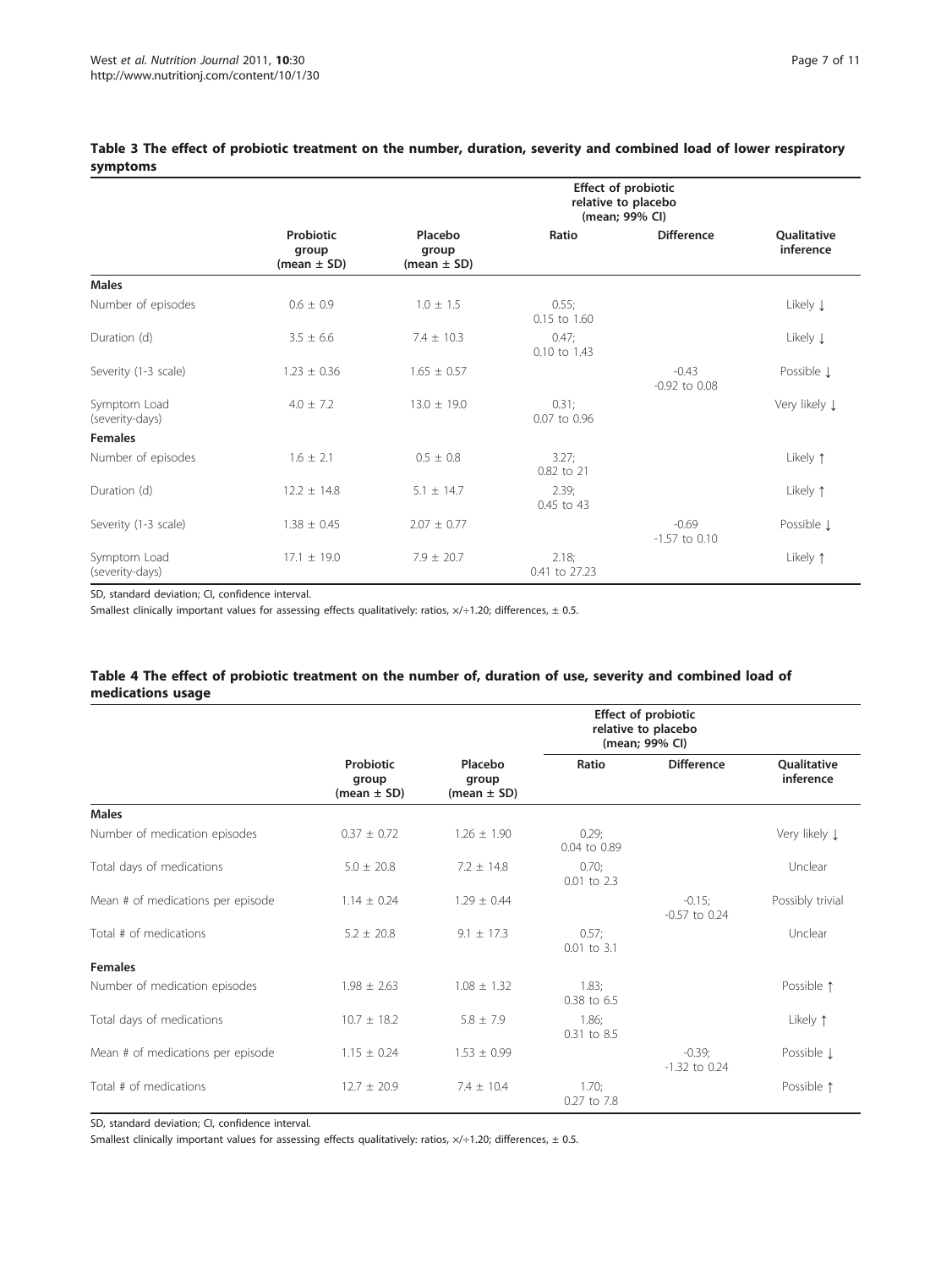|                   | Probiotic<br>group<br>(mean $x/\div$ SD) | Placebo<br>group<br>(mean $\pm$ SD) | Ratio effect of<br>probiotic treatment<br>relative to placebo<br>(mean; 99% CI) | Qualitative<br>inference |
|-------------------|------------------------------------------|-------------------------------------|---------------------------------------------------------------------------------|--------------------------|
| <b>Males</b>      |                                          |                                     |                                                                                 |                          |
| Anti-inflammatory |                                          |                                     |                                                                                 |                          |
| $IL-1ra$          | $0.84 \times 7 \div 2.42$                | $1.39 \times 7 \div 1.42$           | 0.60; 0.41 to 0.88                                                              | Very Likely J            |
| $II - 10$         | $0.95 \times 1.69$                       | $1.16 \times 7 \div 1.44$           | 0.78: 0.61 to 0.99                                                              | Possible 1               |
| Immuno-regulatory |                                          |                                     |                                                                                 |                          |
| $IL-6$            | $0.92 \times 7 \div 2.14$                | $1.22 \times 7 \div 2.1$            | 0.75; 0.51 to 1.1                                                               | Likely $\downarrow$      |
| Pro-inflammatory  |                                          |                                     |                                                                                 |                          |
| $IL-8$            | $0.80 \times 2.46$                       | $0.87 \times 4$ 2.02                | 0.71; 0.60 to 1.25                                                              | Unclear                  |
| GM-CSF            | $0.78 \times 4$ 2.66                     | $1.75 \times 3.20$                  | 0.45; 0.28 to 0.72                                                              | Very Likely J            |
| $IFN-\gamma$      | $1.2 \times 7 \div 2.30$                 | $1.49 \times 7 \div 2.10$           | 0.81; 0.54 to 1.21                                                              | Likely 1                 |
| $TNF-\alpha$      | $1.27 \times 7 \div 2.02$                | $1.66 \times 7 \div 2.22$           | 0.77; 0.51 to 1.14                                                              | Likely $\downarrow$      |
| <b>Females</b>    |                                          |                                     |                                                                                 |                          |
| Anti-inflammatory |                                          |                                     |                                                                                 |                          |
| $II - 1ra$        | $0.80 \times 4$ 2.44                     | $1.88 \times 7 \div 2.16$           | 0.42; 0.23 to 0.78                                                              | Very Likely 1            |
| $II - 10$         | $0.89 \times 4 : 1.84$                   | $1.45 \times 2.03$                  | 0.61; 0.38 to 1.0                                                               | Possible 1               |
| Immuno-regulatory |                                          |                                     |                                                                                 |                          |
| $IL-6$            | $0.71 \times 4$ 2.93                     | $2.29 \times 4.8$                   | 0.31; 0.11 to 0.84                                                              | Likely $\downarrow$      |
| Pro-inflammatory  |                                          |                                     |                                                                                 |                          |
| $IL-8$            | $0.71 \times 4 = 2.7$                    | $1.15 \times 7 \div 2.5$            | 0.62; 0.30 to 1.27                                                              | Probably 1               |
| GM-CSF            | $0.85 \times 4$ 2.75                     | $3.3 \times 3.9$                    | 0.25; 0.10 to 0.64                                                              | Very Likely J            |
| IFN- $\gamma$     | $1.07 \times 7 \div 2.8$                 | $1.56 \times 7 \div 2.1$            | 0.68; 0.47 to 1.0                                                               | Likely 1                 |
| TNF- $\alpha$     | $1.15 \times 7 \div 2.0$                 | $1.72 \times 1.8$                   | 0.67 0.47 to 0.94                                                               | likely Į                 |

<span id="page-7-0"></span>

| Table 5 Effect of probiotics on acute post exercise cytokine response (factor changes) |  |  |  |  |  |
|----------------------------------------------------------------------------------------|--|--|--|--|--|
|----------------------------------------------------------------------------------------|--|--|--|--|--|

SD, factor standard deviation; CI, confidence interval.

Smallest clinically important values for assessing effects qualitatively: ratios,  $\times$  ÷1.20; differences,  $\pm$  0.5.

found in the additional files (Additional file [1](#page-9-0), Tables S1 to S4).

# Mucosal immunity

There were no substantial differences in the concentration of the mucosal immune measures lactoferrin, lysozyme or SIgA between the probiotic and placebo groups from pre- to post-supplementation (data not shown). The concentrations of all proteins in saliva were characterised by large within- and between-subject variability (coefficients of variation ~200-400%). Further data can be found in additional file [1,](#page-9-0) Tables S5 to S6.

# Faecal microbiology

Q-PCR analysis revealed a moderate 330% increase (90% confidence limits; 50% to 1170%) in males in the probiotic group and a small 44% decrease (-76 to 27%) in males in the placebo group in total Lactobacillus numbers from pre to post supplementation. Taken together these changes underpinned a 7.7-fold difference (2.1 fold to 28-fold) in total Lactobacillus numbers between the groups. There were trivial differences in total Lactobacillus numbers between females, with those supplementing with the probiotic having a 6-fold (0.7-fold to 47-fold) increase and those in the placebo group having a 3-fold (1.3-fold to 6-fold). There were no substantial differences in the abundance of E.coli, C. coccoides, Bifidobacterium and Bacteroides fragilis group between treatments. Raw bacterial counts are detailed in Table [6.](#page-8-0)

# **Discussion**

Supplementation with  $L$ . fermentum PCC<sup>®</sup> was associated with a reduction of symptoms in clinical indices of lower respiratory illness, GI symptoms at high training loads, and cold and flu medication use in welltrained male cyclists. These outcomes were not evident in well-trained females, with some evidence of an increase in symptoms. An increase in mild GI symptoms most likely reflects an adaptive response of the GI tract to alteration in the composition of the microflora. The increased recovery of total Lactobacillus species in faeces may have underpinned the clinical outcomes. Collectively these studies indicate that L. fermentum  $(PCC^{\circledR})$  may be a useful nutritional adjunct for physically active males in both competitive and recreational settings.

The favourable clinical findings of this study are consistent with previous work undertaken by our group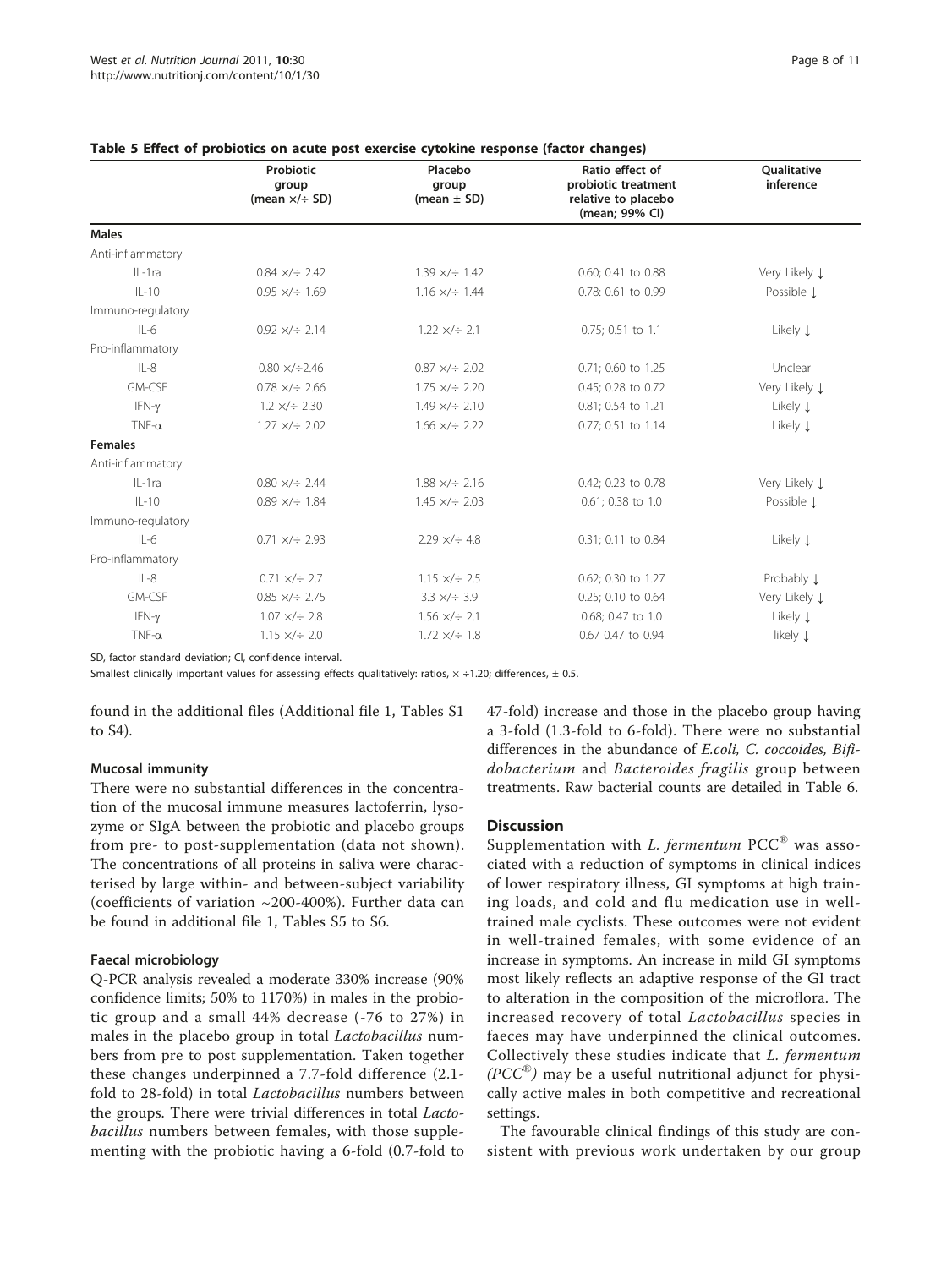|                     | Probiotic group<br>Pre<br>$(mean \pm SD)$   | Probiotic group<br>Post<br>(mean ± SD)      | Placebo group<br>Pre<br>$(mean \pm SD)$     | Placebo group<br>Post<br>$(mean \pm SD)$    |
|---------------------|---------------------------------------------|---------------------------------------------|---------------------------------------------|---------------------------------------------|
| <b>Males</b>        |                                             |                                             |                                             |                                             |
| Total bacteria      | $2.5 \times 10^{10} \pm 1.9 \times 10^{10}$ | $2.0 \times 10^{10} + 9.0 \times 10^{9}$    | $22 \times 10^{10} + 12 \times 10^{10}$     | $1.7 \times 10^{10} \pm 1.0 \times 10^{10}$ |
| C. coccoides        | $1.1 \times 10^{09} \pm 1.4 \times 10^{09}$ | $8.7 \times 10^{08} + 1.2 \times 10^{09}$   | $1.2 \times 10^{09} + 1.2 \times 10^{09}$   | $8.6 \times 10^{08} + 6.7 \times 10^{08}$   |
| E. coli             | $1.6 \times 10^{05} \pm 1.5 \times 10^{05}$ | $8.0 \times 10^{05} + 1.4 \times 10^{06}$   | $2.4 \times 10^{05} + 4.5 \times 10^{05}$   | $9.2 \times 10^{05} + 2.5 \times 10^{06}$   |
| <b>Bifibacteria</b> | $1.7 \times 10^{07} + 2.4 \times 10^{07}$   | $1.4 \times 10^{07} + 1.6 \times 10^{07}$   | $1.0 \times 10^{07} + 1.8 \times 10^{07}$   | $4.4 \times 10^{06} + 8.8 \times 10^{06}$   |
| Bacteroides         | $2.3 \times 10^{06} \pm 5.0 \times 10^{06}$ | $2.9 \times 10^{06} + 5.2 \times 10^{06}$   | $2.1 \times 10^{06} + 2.0 \times 10^{06}$   | $3.7 \times 10^{06} + 6.7 \times 10^{06}$   |
| Lactobacillus       | $1.4 \times 10^{04} \pm 2.5 \times 10^{04}$ | $72 \times 10^{04} + 13 \times 10^{05}$     | $3.8 \times 10^{06} + 1.3 \times 10^{07}$   | $1.0 \times 10^{06} + 3.5 \times 10^{06}$   |
| <b>Females</b>      |                                             |                                             |                                             |                                             |
| Total bacteria      | $1.9 \times 10^{10} + 8.3 \times 10^{10}$   | $2.6 \times 10^{10} \pm 1.9 \times 10^{10}$ | $3.6 \times 10^{10} \pm 2.2 \times 10^{10}$ | $2.6 \times 10^{10} \pm 2.7 \times 10^{10}$ |
| C.coccoides         | $1.0 \times 10^{09} + 1.1 \times 10^{09}$   | $1.0 \times 10^{09} + 8.9 \times 10^{08}$   | $2.5 \times 10^{09} + 2.9 \times 10^{09}$   | $9.6 \times 10^{08} + 8.6 \times 10^{08}$   |
| E. coli             | $6.4 \times 10^{06} \pm 1.5 \times 10^{07}$ | $2.0 \times 10^{07} + 4.8 \times 10^{07}$   | $7.6 \times 10^{03} + 8.0 \times 10^{03}$   | $5.1 \times 10^{04} \pm 7.2 \times 10^{04}$ |
| Bifidobacteria      | $2.9 \times 10^{06} \pm 2.9 \times 10^{06}$ | $3.6 \times 10^{06} + 5.1 \times 10^{06}$   | $7.4 \times 10^{06} \pm 1.2 \times 10^{07}$ | $1.3 \times 10^{06} \pm 1.3 \times 10^{06}$ |
| Bacterioides        | $1.2 \times 10^{06} \pm 1.2 \times 10^{06}$ | $2.5 \times 10^{06} \pm 3.9 \times 10^{06}$ | $5.1 \times 10^{07} \pm 9.9 \times 10^{07}$ | $6.6 \times 10^{06} \pm 9.6 \times 10^{06}$ |
| Lactobacillus       | $1.4 \times 10^{04} + 9.4 \times 10^{04}$   | $8.4 \times 10^{04} + 7.8 \times 10^{04}$   | $1.8 \times 10^{04} \pm 1.7 \times 10^{04}$ | $8.7 \times 10^{04} + 1.4 \times 10^{05}$   |

<span id="page-8-0"></span>Table 6 Raw bacterial counts at pre- and post-supplementation

examining L. fermentum ( $PCC^{\circledR}$ ) in highly trained runners [[12\]](#page-10-0). A reduction in severity of illness with probiotic supplementation should enable individuals to maintain daily activities and, in the case of athletes, training and competitive performance. Episodes of illness often occur during heavy exercise training periods [[6](#page-10-0)], a time when athletes obtain the greatest improvements in fitness [[37](#page-10-0)]. Illness that interrupts individual training sessions may prevent athletes from maximising the effects of their training program. The reduction in GI symptom intensity at higher training loads has implications for multi-day events and competitions. These events are typically characterised by high volume, high intensity exercise and occasionally an increase in GI symptoms [[38\]](#page-10-0). The finding that supplementation reduced symptom severity offers a potential intervention for these athletes.

The explanation for the higher number and duration of self-reported symptoms of lower respiratory illness in females supplementing with the probiotic is unclear and difficult to reconcile with the reduced severity of symptoms. Clinical and immunological differences between the sexes are well recognised [[39\]](#page-10-0). It is possible that these divergent clinical findings were an artefact of sampling variation, given the large number of analyses reported in the study. However, taking the male and female results together, the findings with the symptoms are consistent with changes in cold and flu medication usage. Further work is required to clarify this apparent discrepancy between the sexes in physiological and clinical responses to probiotic supplementation.

We were unable to identify an effect of probiotic supplementation on URTI in contrast to a previous study in our laboratory [[12\]](#page-10-0). The effect of the probiotic may have been more pronounced had there been a higher rate of illness. The individuals recruited to this study were well-trained, competitive athletes undertaking daily exercise. Some individuals undertaking prolonged intense exercise regularly may suffer a higher rate of illness than moderately trained individuals [[40\]](#page-10-0). The subjects in this study may not have been as active as the earlier study, where the elite cyclists and triathletes in that study typically expended four times more energy on a daily basis than recreationally active individuals similar to our subjects.

An increase in mild GI symptoms in individuals taking the probiotic is consistent with other research examining probiotic supplementation in healthy individuals [[19](#page-10-0)]. Mild transient abdominal bloating, flatulence and cramping have been reported by subjects during the initial stages of probiotic supplementation [[19](#page-10-0)]. These symptoms are thought to reflect adaptive changes in the gastrointestinal tract in response to the introduction of additional bacterial species, and a subsequent alternation in fermentation activity. In our study, however, symptoms did not abate after the initial 7-10 days and remained higher in number in the probiotic group throughout the period of supplementation. The mild GI symptoms in this study did not affect an individual's ability to undertake exercise training and are of little functional (athletic) consequence. Similar to other clinical probiotic studies [[41\]](#page-10-0), we found that despite a higher number and duration of GI symptoms in those supplementing with L. fermentum ( $PCC^{\circledR}$ ) the severity of symptoms was lower. This reduction in severity can be easily explained: the increase in the number and duration of mild symptoms dilutes the overall symptom severity.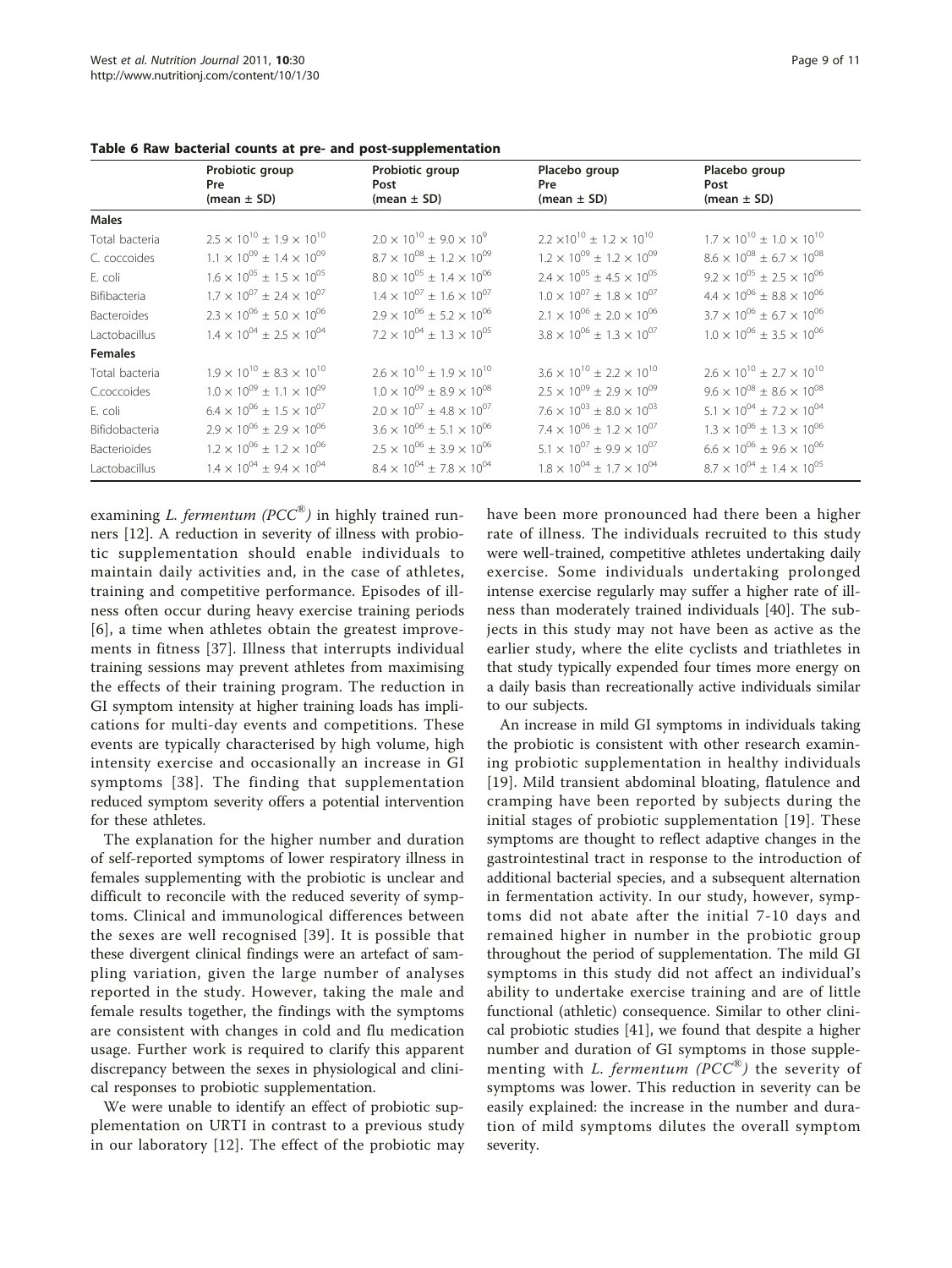<span id="page-9-0"></span>The increased susceptibility to illness associated with exercise may relate to exercise-induced perturbations in immunity [[42\]](#page-10-0), which provide a window of opportunity for infection. A previous study by our group found that cytokine responses to controlled exercise differed between healthy and illness prone athletes, with athletes prone to URTI showing evidence of impaired inflammatory regulation post-exercise[[4](#page-10-0)]. In the present study, probiotic consumption reduced the magnitude of the difference in acute post-exercise cytokine changes between pre- and post-supplementation in males and females. Subjects on the placebo exhibited a greater increase or decrease (across different cytokines) than those athletes on L. fermentum ( $PCC^{\mathcal{B}}$ ). Cytokine expression in individuals infected with respiratory viruses have been proposed as an indicator of disease severity [[43](#page-10-0)] and blocking inflammatory cytokines reduces the severity of disease. A substantial 20-60% reduction in cytokine perturbations associated with probiotic supplementation could represent improved immunoregulatory control. While the cytokine control model remains an attractive explanation for the beneficial effects of probiotics, the experimental evidence linking clinical outcomes with nutritional modulation of immune regulation is lacking.

The increase in total Lactobacillus numbers in males is presumably the first step in the mechanism linking supplementation to improved clinical findings in this group. The sample size of the sub-group was adequate to demonstrate the effectiveness of the supplement on gut flora in males. The lack of a substantial difference in total Lactobacillus numbers between females on the probiotic and placebo warrants further investigation. In contrast to males on the placebo, females on the placebo had an increase in total Lactobacillus numbers in faeces. Retrospective examination of questionnaires addressing yoghurt consumption and dietary practices did not uncover dietary factors to explain the increase. It may be that females would benefit from higher doses of probiotics. The microbiota exerts strong effects on immunity by interacting with a range of receptors on intestinal epithelial cells, M-cells and dendritic cells in the GI tract [[44](#page-10-0)]. The microbiota also enhances immunity beyond the GI tract through interactions with the common mucosal immune system (CMIS) [[45\]](#page-10-0). However, covariate analysis of faecal microbiology and illness symptoms in a subgroup of participants did not reveal a clear relationship that would account for the difference in symptoms between the two groups. This finding is not surprising, given the limited sample size for the bacterial analysis. A much larger sample size is required to fully investigate the role of the microbial flora in mediating the effects on symptoms of illness.

# Conclusion

Supplementation with the probiotic L. fermentum  $(PCC^{\circledR})$  substantially reduces the severity of self-reported symptoms and illness load of lower respiratory illness, use of cold and flu medication, and severity of gastrointestinal symptoms at higher training loads, in male athletes. These effects may have been mediated via reduction in exercise-induced immune perturbations. The effects on symptoms in females require further investigation. Increased frequency of mild low-grade symptoms of GI illness may reflect short-term adaptive responses in the GI tract with probiotic use. No firm conclusion can be made about the effects of supplementation on URTI.

# Additional material

[Additional file 1: t](http://www.biomedcentral.com/content/supplementary/1475-2891-10-30-S1.DOC)he Additional material file includes the consort checklist, a more detailed explanation of the analytical approach and the raw values for the cytokines and salivary protein concentrations related to tables 2 through to 6.

#### Acknowledgements

The authors would like to thank the subjects for their interest, time, compliance with dietary supplementation and efforts in the laboratory testing. We also thank staff of the Department of Physiology at the Australian Institute of Sport, particularly Megan Ross and Clare Gough, for their technical assistance during the study. The study was funded by Christian Hansen A/S, Probiomics and the Australian Institute of Sport

#### Author details

<sup>1</sup>Department of Physiology, Australian Institute of Sport, Canberra, 2617 Australia. <sup>2</sup>School of Physiotherapy and Exercise Science, Griffith Health, Griffith University, 4222, Australia.<sup>3</sup>School of Medicine, Australian National University, Canberra, 0200, Australia. <sup>4</sup>School of Medicine, Griffith Health Institute, Griffith University, 4222, Australia. <sup>5</sup>AUT University, Auckland, 1142, New Zealand. <sup>6</sup>Chr. Hansen A/S, Hørsholm, Denmark. <sup>7</sup>Probiomics Ltd Australia, 2072, Australia. <sup>8</sup>CSIRO, Human Nutrition, Adelaide, 5000, Australia<br><sup>9</sup>Executive, Australian Institute of Sport, Capberra, 2617, Australia <sup>9</sup> Executive, Australian Institute of Sport, Canberra, 2617, Australia.

#### Authors' contributions

All authors participated in the design of the trial, data interpretation and preparation of the manuscript. AWC, DBP, DCE, NPW and PF were responsible for the design and for the conduct of the project. DBP, AWC and PF oversaw the immunology assays and interpretation of the data. CTC and MAC undertook the faecal analysis and interpretation of the microbiological data. WGH conducted the statistical analyses and modelling of the experimental data. DCE assisted in the interpretation of the data and AJ was responsible for manufacture of the product. All authors read and approved the final manuscript.

#### Competing interests

DCE and AJ hold full-time positions with Christian Hansen A/S and Probiomics Ltd respectively.

#### Received: 7 January 2011 Accepted: 11 April 2011 Published: 11 April 2011

#### References

- 1. Pyne DB, Gleeson M: [Effects of intensive exercise training on immunity in](http://www.ncbi.nlm.nih.gov/pubmed/9722284?dopt=Abstract) [athletes.](http://www.ncbi.nlm.nih.gov/pubmed/9722284?dopt=Abstract) Int J Sports Med 1998, 19(Suppl 3):S183-191, discussion S191-184.
- 2. Gleeson M: [Mucosal immunity and respiratory illness in elite athletes.](http://www.ncbi.nlm.nih.gov/pubmed/10893023?dopt=Abstract) Int J Sports Med 2000, 21(Suppl 1):S33-43.